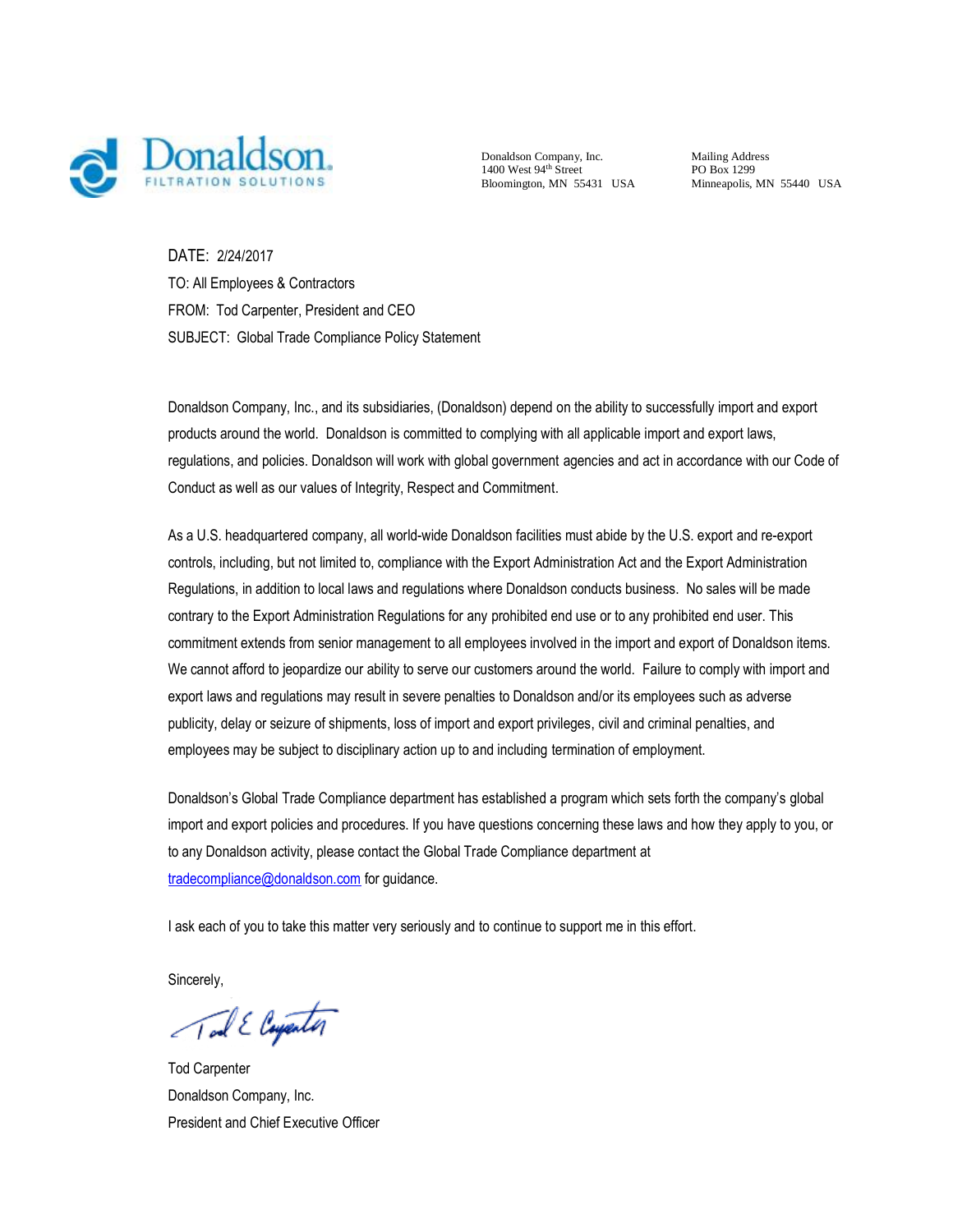

# **STATEMENT OF CORPORATE POLICY**

Donaldson Company, Inc., and its subsidiaries (Donaldson), depend on the ability to successfully import and export products around the world. Donaldson is committed to complying with all applicable import and export laws, regulations, and policies. As a United States (U.S.) headquartered company, all Donaldson facilities must abide by the U.S. export and re-export controls in addition to local regulations where Donaldson conducts business. This commitment extends from senior management to all employees involved in the import and export of Donaldson items. Failure to comply may result in severe penalties to Donaldson and/or its employees, adverse publicity, delay or seizure of shipments, loss of import and export privileges, civil and criminal penalties, and employees may be subject to disciplinary action up to and including termination of employment.

#### **Import Process Flow**

Donaldson will fully comply with all applicable import laws and regulations when importing product into any country. An import is defined as the act of bringing or causing any goods to be brought into a customs territory. Each country's import processes and requirements may differ.

Donaldson will maintain and comply with the Global Trade Compliance Control Program (GTCCP) and will maintain all records required to comply with such program. The company will also comply with all legal requirements necessary when participating in the special import programs such as the North American Free Trade Agreement (NAFTA), post importation adjustments, duty drawback, etc.

# **Export Process Flow**

Donaldson will fully comply with all applicable export laws and regulations when exporting from any country. An export is defined as sending or transporting goods abroad out of a customs territory. U.S. export control laws govern exports of items from the U.S. as well as re-exports of U.S. origin products and technology from one foreign country to another. Export and re-export restrictions and license requirements are based on a number of factors, including the technological sophistication of the item to be shipped, the country of destination, the identity of the end-user, and the intended end-use. Export laws also apply to the following situations:

- Communication by telephone, facsimile, mail, courier, or computer technology to any person or site in another country;
- Domestic releases of technology or source code to a foreign national (i.e., a foreign citizen who is not a citizen or permanent resident alien of the United States); and
- Oral and visual exchanges of information with foreign nationals in meetings, plant visits, product demonstrations, trade shows, and the like.

# **ELEMENTS OF TRADE COMPLIANCE**

#### **Screening of Parties and Orders**

Donaldson exercises its due diligence in reviewing and accepting orders to identify any suspicious activity involving our products or personnel. It is Donaldson's policy to screen all parties to the transaction in order to avoid inadvertent shipments to restricted parties or destinations as defined by the governments of any countries in which the company has export operations. All Donaldson transaction partners are screened against the Denied Parties List and the Entities of Proliferation Concern list maintained by the United States Commerce Department. Additionally, they are screened against the lists of embargoed (US and UN) or sanctioned countries and the list of Specially Designated Nationals and Other Blocked Persons maintained by the United States Treasury, Office of Foreign Assets Control, as well as varying foreign country Denied Parties Lists.

#### **Preferential Trade Agreements**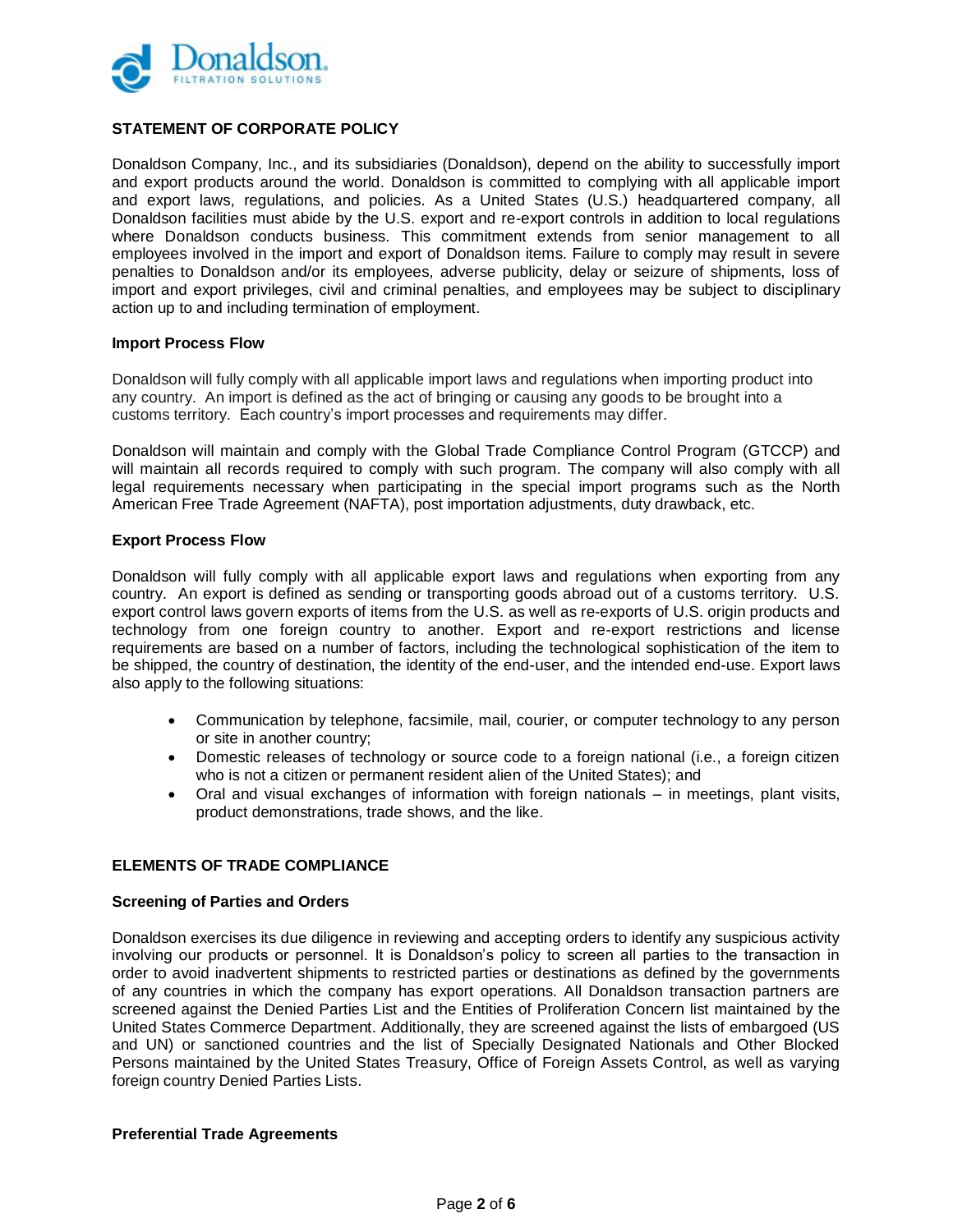

Donaldson will use reasonable care when qualifying products for Preferential Trade Agreements and completing the respective Certificate of Origin. One of the requirements for eligibility for reduced/duty free treatment of merchandise under these Preferential Trade Agreements is the presentation of a properly completed preferential Certificate of Origin. These preferential Certificates of Origin must be used to certify that merchandise exported from one participant territory into any other participant territory qualifies as an originating good for purposes of preferential tariff treatment under the Preferential Trade Agreement.

## **Post Importation Adjustments**

Donaldson will ensure that imports are properly filed according to the local Customs regulations and within the timeframe allowed. Post importation adjustments, if done in a timely manner, may allow the importer to adjust the declared value in accordance with the World Trade Organization and local regulations.

# **Country of Origin Requirements**

Donaldson will work with its supply chain to require suppliers to follow all origin requirements for import shipments into any country as well as ensure Donaldson products are marked in accordance with the World Trade Organization rules of origin. Every article of foreign origin imported into a territory, unless accepted by law, is required to be marked with the name of the country of origin of the article at the time of importation. Merchandise must be marked in a conspicuous place as legibly and permanently as the nature of the product will permit. This marking should indicate to an ultimate purchaser the country of origin in English, and the purchaser should be able to find the marking easily and read it without strain. Failure to properly mark merchandise will result in financial penalties, as well as delays in clearing shipments through Customs.

# **Classification**

Donaldson will exercise reasonable care when classifying products for import and export. Classification is a very detailed process requiring familiarity with both the specific make-up and function of individual Donaldson products and Harmonized System (HS). The HS, which has been adopted by the vast World Customs Organization member countries, divides classification into 21 sections, covering 99 chapters, which are organized based on the nature of the product, its composition, its use, and other criteria. The HS classification is governed by six General Rules of Interpretation. To ensure accurate classification of merchandise, careful consideration must be given to the General Rules of Interpretation, Section Notes, Chapter Notes, Explanatory Notes and administrative rulings issued by the local customs authorities and case law. This HS classification is used for duty assessment and statistical purposes for the World Customs Organization member countries.

All commodities, technology or software may be subject to the licensing authority of the U.S. and/or local country jurisdiction. Prior to export of "U.S. goods" from any Donaldson location, classification must be determined for export control purposes in order to determine any licensing requirements.

Both the HS and export control numbers by product will be maintained in Oracle and reviewed periodically through audits to maintain accuracy. Updates will be made as required. The expectation is that all countries globally follow the methodology set forth by the Global Trade Compliance (GTC) department.

# **Quantity**

Donaldson will ensure accurate quantities of imported and exported merchandise are reported to U.S. Customs and Border Protection.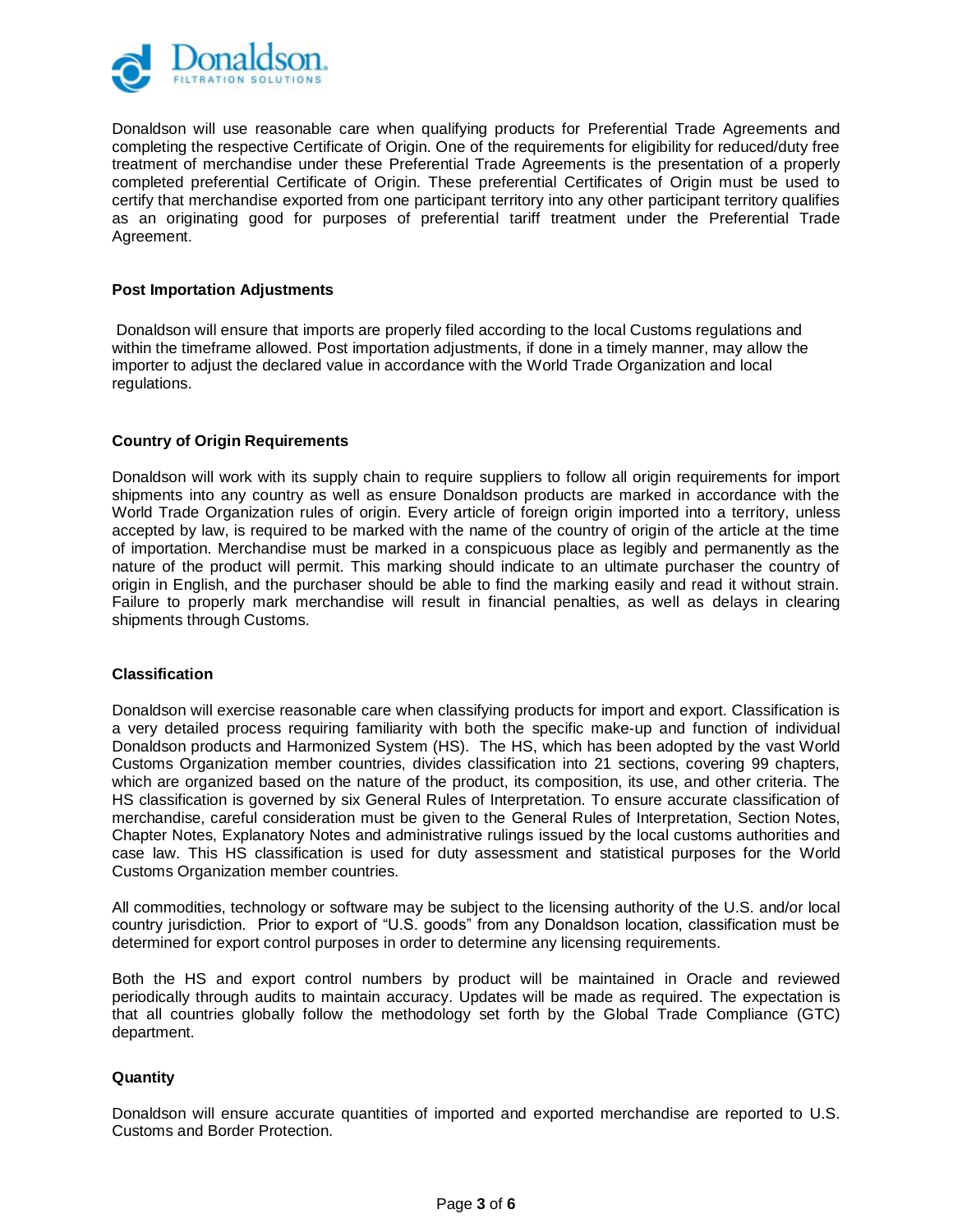

The Harmonized Tariff Schedule of the United States as well as the foreign HS establishes the units of measurement to be used to report quantities on entries. In addition, overages and shortages must be reported to local Customs, if identified.

## **Customs Valuation**

Donaldson will use reasonable care in declaring accurate and complete values for all imports and exports. Donaldson will take steps to ensure that the complete transaction value, including any additions to the price actually paid or payable, is reported to Customs in accordance with applicable laws and regulations. Due to the difficulty involved in identifying all elements of the price paid or payable at time of import, Donaldson will promptly notify Customs of any value discrepancies discovered subsequent to import entry filing such as quantity changes, royalty payments paid, packaging costs incurred, etc.

Because valuation is one of the primary areas of focus by Customs worldwide, it is essential that Donaldson personnel have a strong understanding of valuation principles, and keep abreast of changes in interpretation. The GTC department must be kept informed of all contracts entered into, as well as be notified of any instance in which additional payments and/or materials, components, equipment, tooling, design/development or other items are provided to the foreign manufacturer for free or at reduced cost. In addition, should Donaldson ever enter into any agency relationships in connection with imported products or royalty/licensing agreements for imported products, the GTC department must be notified so that it may evaluate the impact those agreements will have from a customs perspective.

Donaldson uses transfer pricing guidelines to determine global pricing guidelines. The latest copy of the Global Transfer Pricing Policy can be obtained by contacting Donaldson's Tax Department.

All imported or exported merchandise must have a value assigned for duty assessment and statistical purposes. For most of the world, the proper value is determined by reference to a codified version of the World Customs Organization Valuation Code. Under this authority, six potential methods are provided for appraising imported goods:

- 1. Transaction value of the imported merchandise
- 2. Transaction value of identical merchandise
- 3. Transaction value of similar merchandise
- 4. Deductive value of the imported merchandise
- 5. Computed value of the imported merchandise
- 6. Fall-back method

Transaction Value

The primary means of valuing goods is based on its transaction value. Transaction value, which is defined as the "price actually paid or payable" for goods, is used by Donaldson for all exports and imports from related and unrelated vendors. For U.S. purposes, the price paid or payable is generally based on a FOB (Free On Board) port of export value; for much of the remainder of the world, however, that price is based on a CIF (Cost, Insurance and Freight) value. Globally, it is Donaldson's policy to declare the correct Customs value based on the Incoterm in effect and not based on specific customer requests.

If not already included in that price, the law requires certain additions be made to the price paid or payable in order to arrive at the transaction value. Those additions include:

- Packing costs incurred by the buyer;
- Selling commissions incurred by the buyer;
- The value of any assist;
- Any royalty or license fee related to the merchandise that the buyer is required to pay directly or indirectly as a condition of the sale; and
- The proceeds of any subsequent resale, disposal, or use of imported merchandise that accrue, directly or indirectly, to the seller.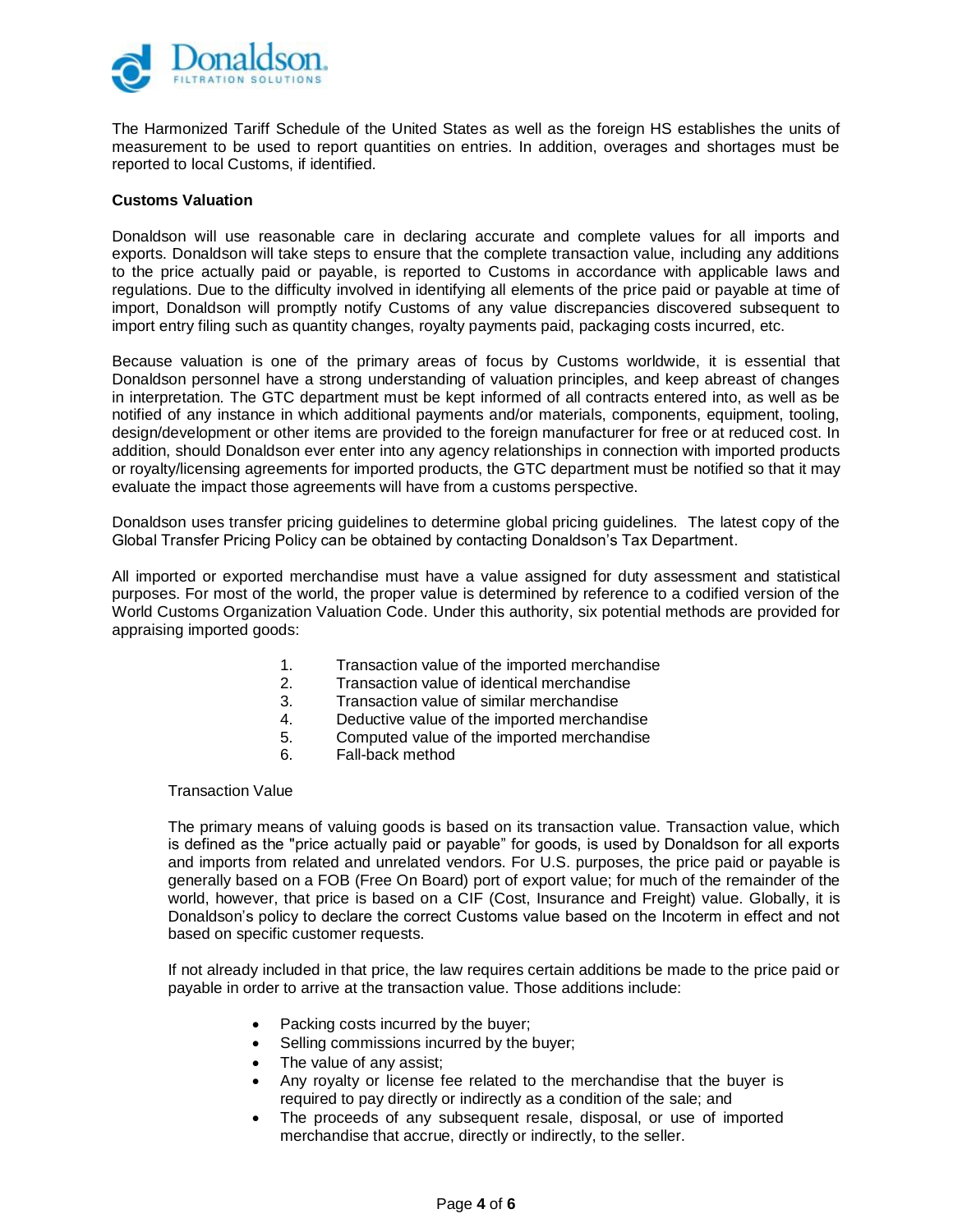

# **Commercial Invoice**

Donaldson will ensure a valid commercial invoice is submitted for each import and export. The commercial invoice is a document prepared by the seller which contains the description, value and country of origin of the merchandise being imported. A commercial invoice prepared by the seller, shipper or his agent is required for an entry into any country. The commercial invoice must contain certain pieces of information in order for Customs and the broker to be able to determine the classification of the merchandise. Any inaccurate or misleading statement of fact in a required document may result in delays in release, detention of goods, increased review by import specialists or penalties against the importer or exporter.

# **Import Tariff and Tax Payments**

Donaldson will pay the accurate amount due with regards to duties, taxes, and additional fees at time of import. This includes determining if an import is subject to additional duties such as Antidumping or Countervailing Duty (ADD/CVD) in the United States. Donaldson will take steps to ensure strict compliance with procedural and documentary requirements for all duty payments to prevent any monetary penalties by local Customs authorities.

# **Recordkeeping**

Donaldson will maintain required records of all import/export transactions in accordance with local government regulations and the Company's Record Retention Policy, whichever allows for the maximum time period of retention. These records will be made available upon request to the government agency without cost. These records can be stored in hard copy or electronic form, if permitted, as long as legible printed copies can be produced upon demand. Records may be stored outside the Company's facilities, in a company approved, secure, and retrievable location.

Each Donaldson facility shall maintain import and export records in accordance with the Donaldson Record Retention Schedule and their local regulations. (Donaldson [Record Retention Schedule\)](http://mydci.dci.com/dept/USFacilitiesDocuments/Record%20Retention%20Schedule%20416.003.000-001.pdf)

# **Training**

Donaldson will provide ongoing training to all employees involved in import and export transactions to ensure awareness of current regulations and Donaldson policy.

# **Auditing**

Donaldson will conduct internal audits or reviews to determine the level of compliance with regulations and requirements. Audits and reviews may also be conducted as conditions warrant at each location by either internal auditors or the GTC department.

# **Customs Powers of Attorney**

All Customs power-of-attorney forms are processed through Donaldson's GTC department. It is the responsibility of the GTC department to decide which Customs brokers will receive a power of attorney and when a power of attorney may be revoked.

# **Hand Carry of Commercial Products**

Donaldson will ensure employees abide by local laws and regulations when hand carrying products on international trips. Personal transportation of commercial products is discouraged, yet it is sometimes necessary for Donaldson employees traveling from one country to another to carry such products along with their personal baggage. In the event that commercial products are hand carried, it is extremely important that these goods be properly exported and subsequently entered into the domestic commerce